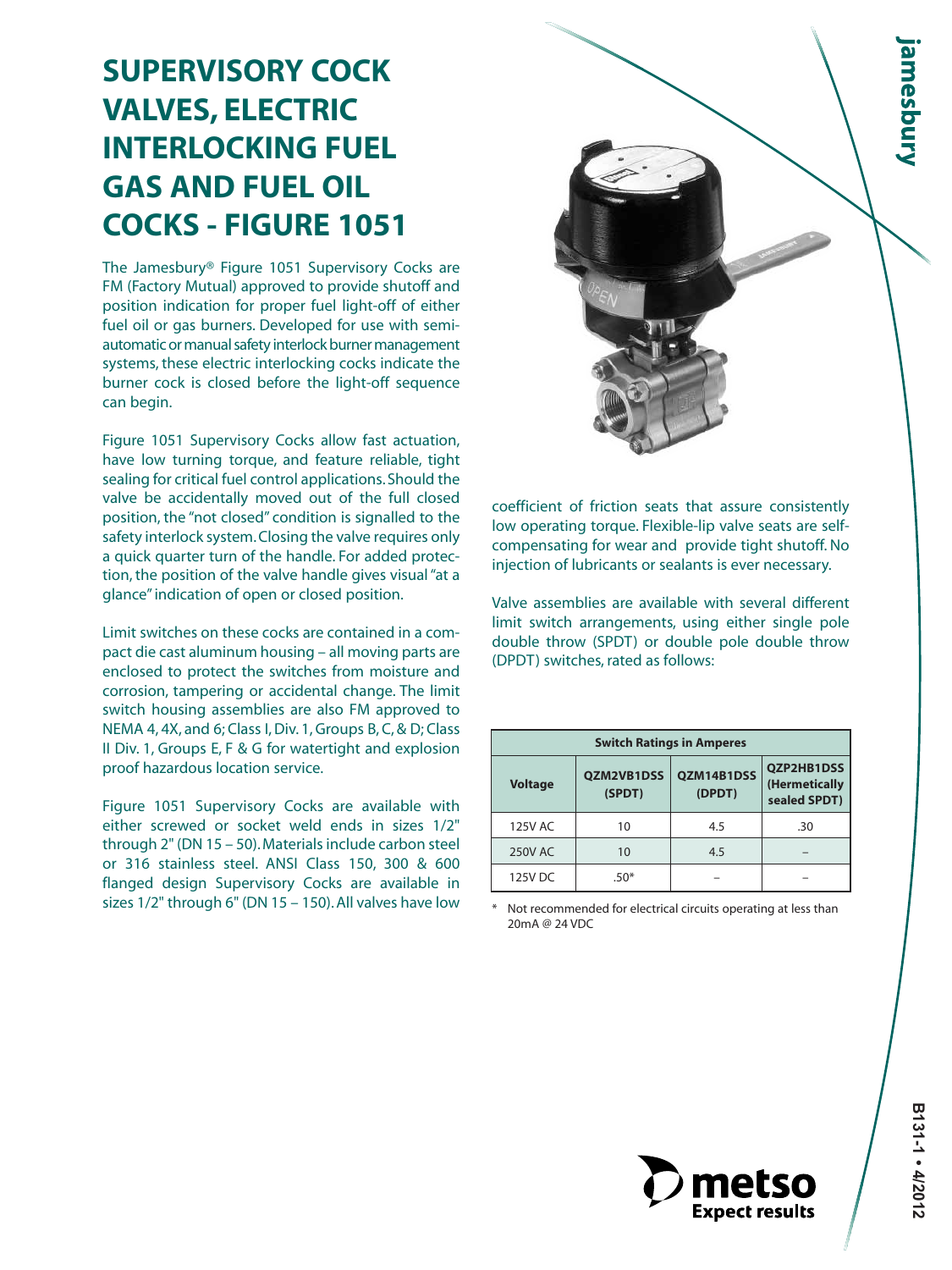#### **SWITCH ARRANGEMENTS**

#### **Contacts of each switch are in position shown when valve is closed**

### **SPDT Switch Contact Schematic DPDT Switch Contact Schematic**



Available switch combinations are shown in the "How to Order" table. Switches designated as "supervisory" are set so that they are actuated only when the valve is in the fully closed position. They are then secured to avoid accidental relocation and marked to show any attempts at tampering. Switches indicated as "free" for use with indicator lights or other control or sequencing purposes, are normally set to close when the valve is fully open, and may be adjusted to

#### **LOWER SWITCH SUPERVISORY UPPER SWITCH SUPERVISORY OR FREE NOTE: Free switch contacts are shown in customer selected position or when cock is open** NC<br>O- $\circ$ NO<br>O-NC o<br>O NO NC<br>-O  $\circ$ NO NC ဝ<br>ဝ် NO<br>-O

operate at any valve position (DPDT switches can be adjusted only for the end of travel, i.e., valve full open or valve full closed).

#### **SPECIFICATIONS**

#### **Maximum Operating Pressure Ratings**

Figure 1051 Supervisory Cocks are rated for service based on FM approval tests as shown to the right. Approval is for use where the fluid temperature does not exceed 250˚F

(121˚C) and the ambient temperature does not exceed 125˚F (51.7˚C).

| <b>MAXIMUM OPERATING PRESSURE - psi</b> |                                                    |                                                                 |                                |                                                                                                |  |  |  |  |  |
|-----------------------------------------|----------------------------------------------------|-----------------------------------------------------------------|--------------------------------|------------------------------------------------------------------------------------------------|--|--|--|--|--|
| <b>Valves Size - in</b>                 | Eliminator™<br><b>Screwed End</b><br><b>Valves</b> | <b>Series 4000 Screwed End Valves</b><br>and Socket Weld Valves |                                | Series 7150<br><b>ANSI Class 150</b><br><b>Series 7300 &amp; 730S</b><br><b>ANSI Class 300</b> |  |  |  |  |  |
|                                         |                                                    | <b>Delrin®</b><br><b>Seats</b>                                  | <b>Xtreme®</b><br><b>Seats</b> | <b>Flanged Valves</b>                                                                          |  |  |  |  |  |
| 1/2                                     | 1200                                               | 2250                                                            | 1200                           | 285                                                                                            |  |  |  |  |  |
| 3/4                                     | 1200                                               | 2250                                                            | 1200                           | 285                                                                                            |  |  |  |  |  |
|                                         | 1200                                               | 2250                                                            | 1200                           | 285                                                                                            |  |  |  |  |  |
| $1 - 1/4$                               | 1200                                               | 2250                                                            | 1200                           | 285                                                                                            |  |  |  |  |  |
| $1 - 1/2$                               | 1200                                               | 2250                                                            | 1200                           | 285                                                                                            |  |  |  |  |  |
| $\overline{2}$                          | 1200                                               | 2250                                                            | 1200                           | 285                                                                                            |  |  |  |  |  |
| 3                                       | -                                                  | $\qquad \qquad -$                                               | $\overline{\phantom{m}}$       | 285                                                                                            |  |  |  |  |  |
| $\overline{4}$                          | —                                                  | $\qquad \qquad -$                                               | $\qquad \qquad -$              | 285                                                                                            |  |  |  |  |  |
| 6                                       |                                                    |                                                                 |                                | 285*                                                                                           |  |  |  |  |  |

| <b>MAXIMUM OPERATING PRESSURE - bar</b> |                                                          |                                                                 |                               |                                                                                                       |  |  |  |  |  |
|-----------------------------------------|----------------------------------------------------------|-----------------------------------------------------------------|-------------------------------|-------------------------------------------------------------------------------------------------------|--|--|--|--|--|
| <b>Valves Size - DN</b>                 | <b>Eliminator</b><br><b>Screwed End</b><br><b>Valves</b> | <b>Series 4000 Screwed End Valves</b><br>and Socket Weld Valves |                               | Series 7150<br><b>ANSI Class 150 Series</b><br><b>Series 7300 &amp; 730S</b><br><b>ANSI Class 300</b> |  |  |  |  |  |
|                                         |                                                          | <b>Delrin</b><br><b>Seats</b>                                   | <b>Xtreme</b><br><b>Seats</b> | <b>Flanged Valves</b>                                                                                 |  |  |  |  |  |
| 15                                      | 83                                                       | 155                                                             | 83                            | 19.6                                                                                                  |  |  |  |  |  |
| 20                                      | 83                                                       | 155                                                             | 83                            | 19.6                                                                                                  |  |  |  |  |  |
| 25                                      | 83                                                       | 155                                                             | 83                            | 19.6                                                                                                  |  |  |  |  |  |
| 32                                      | 83                                                       | 155                                                             | 83                            | 19.6                                                                                                  |  |  |  |  |  |
| 40                                      | 83                                                       | 155                                                             | 83                            | 19.6                                                                                                  |  |  |  |  |  |
| 50                                      | 83                                                       | 155                                                             | 83                            | 19.6                                                                                                  |  |  |  |  |  |
| 80                                      |                                                          |                                                                 | $\overline{\phantom{0}}$      | 19.6                                                                                                  |  |  |  |  |  |
| 100                                     | $\qquad \qquad -$                                        | —                                                               | $\overline{\phantom{0}}$      | 19.6                                                                                                  |  |  |  |  |  |
| 150                                     |                                                          |                                                                 |                               | $19.6*$                                                                                               |  |  |  |  |  |

\* ANSI Class 150 Only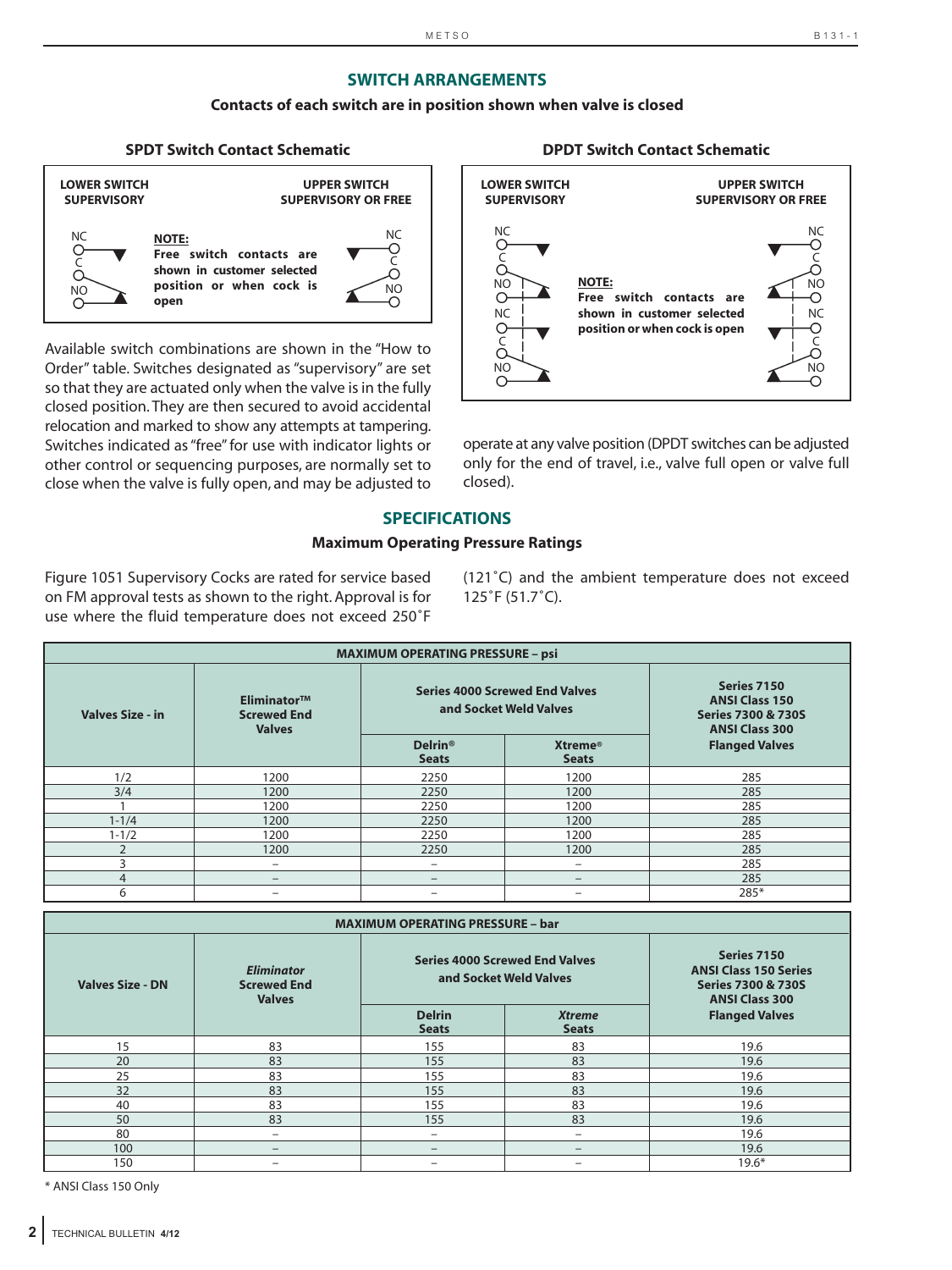#### **Flow Data**

The table below provides flow coefficients of the Supervisory Cocks covered in the bulletin.The Cv values represent the flow of water at +60˚F through the valve in U.S. gallons per minute at a pressure drop of 1psi. The metric equivalent, Kv, is the flow of water at 16˚C through the valve in cubic meters per hour at a pressure drop of 1 kg/cm<sup>2</sup>. To convert Cv to Kv multiply by 0.8569.

| <b>Eliminator</b>                     |                          |                                               | <b>Series 4000 Valves</b>             |                                                                                                                             |                          |                                       | Series 7000<br><b>Flanged Valves</b> |                                                      |      |
|---------------------------------------|--------------------------|-----------------------------------------------|---------------------------------------|-----------------------------------------------------------------------------------------------------------------------------|--------------------------|---------------------------------------|--------------------------------------|------------------------------------------------------|------|
| <b>Valve</b><br><b>Size</b><br>inches | $C_{V}$                  | Length of<br><b>Equivalent</b><br>Pipe (feet) | <b>Valve</b><br><b>Size</b><br>inches | <b>Standard Port</b><br><b>Full Port</b><br><b>Equivalent</b><br><b>Equivalent</b><br>$C_{V}$<br>Pipe (feet)<br>Pipe (feet) |                          | <b>Valve</b><br><b>Size</b><br>inches | C <sub>v</sub>                       | <b>Length of</b><br><b>Equivalent</b><br>Pipe (feet) |      |
| 1/2                                   | 8.3                      | 3.7                                           | 1/2                                   | 13                                                                                                                          | .13                      | .13                                   | 1/2                                  | 9                                                    | 3.5  |
| 3/4                                   | 14                       | 6.0                                           | 3/4                                   | 33                                                                                                                          | 1.0                      | .19                                   | 3/4                                  | 19                                                   | 4.6  |
|                                       | 35                       | 3.3                                           |                                       | 44                                                                                                                          | 2.0                      | .24                                   |                                      | 45                                                   | 2.0  |
| $1 - 1/4$                             | 55                       | 5.9                                           | $1 - 1/4$                             | 46                                                                                                                          | 7.7                      | .27                                   | $1 - 1/2$                            | 125                                                  | 2.6  |
| $1 - 1/2$                             | 94                       | 4.6                                           | $1 - 1/2$                             | 95                                                                                                                          | 9.2                      | .31                                   | ∍                                    | 165                                                  | 5.4  |
| $\overline{2}$                        | 115                      | 11.0                                          | $\overline{2}$                        | 111                                                                                                                         | 11.3                     | $\qquad \qquad -$                     | 3                                    | 350                                                  | 9.0  |
| -                                     |                          | -                                             | $\overline{\phantom{m}}$              | $-$                                                                                                                         | $\overline{\phantom{m}}$ | $\qquad \qquad -$                     | 4                                    | 550                                                  | 14.0 |
|                                       | $\overline{\phantom{m}}$ | $\overline{\phantom{0}}$                      | -                                     | $\qquad \qquad -$                                                                                                           | —                        |                                       | 6                                    | 765                                                  | 61.0 |

| <b>Eliminator</b>                        |                          |                                                   |                                          | Series 4000 Valves                                                                                                    | Series 7000<br><b>Flanged Valves</b> |                                          |                |                                                   |       |
|------------------------------------------|--------------------------|---------------------------------------------------|------------------------------------------|-----------------------------------------------------------------------------------------------------------------------|--------------------------------------|------------------------------------------|----------------|---------------------------------------------------|-------|
| <b>Valve</b><br><b>Size</b><br><b>DN</b> | $C_{V}$                  | <b>Length of</b><br><b>Equivalent</b><br>Pipe (m) | <b>Valve</b><br><b>Size</b><br><b>DN</b> | <b>Full Port</b><br><b>Standard Port</b><br><b>Equivalent</b><br><b>Equivalent</b><br>$C_{V}$<br>Pipe (m)<br>Pipe (m) |                                      | <b>Valve</b><br><b>Size</b><br><b>DN</b> | C <sub>v</sub> | <b>Length of</b><br><b>Equivalent</b><br>Pipe (m) |       |
| 15                                       | 7.1                      | 1.13                                              | 15                                       | 11                                                                                                                    | 0.04                                 | 0.04                                     | 15             | 8                                                 | 1.07  |
| 20                                       | 12                       | 1.83                                              | 20                                       | 28                                                                                                                    | 0.30                                 | 0.06                                     | 20             | 16                                                | 1.40  |
| 25                                       | 30                       | 1.01                                              | 25                                       | 38                                                                                                                    | 0.61                                 | 0.07                                     | 25             | 39                                                | 0.61  |
| 32                                       | 47                       | 1.80                                              | 30                                       | 39                                                                                                                    | 2.35                                 | 0.08                                     | 40             | 107                                               | 0.79  |
| 40                                       | 81                       | 1.40                                              | 40                                       | 81                                                                                                                    | 2.80                                 | 0.09                                     | 50             | 141                                               | 1.65  |
| 50                                       | 99                       | 3.35                                              | 50                                       | 95                                                                                                                    | 3.44                                 | $-$                                      | 80             | 300                                               | 2.74  |
| $\overline{\phantom{m}}$                 | $\overline{\phantom{0}}$ | -                                                 | $\overline{\phantom{m}}$                 | -                                                                                                                     | -                                    | $\qquad \qquad -$                        | 100            | 471                                               | 4.27  |
| -                                        | $\overline{\phantom{0}}$ | -                                                 |                                          | $-$                                                                                                                   | -                                    |                                          | 150            | 656                                               | 18.59 |

## **DIMENSIONS**



| <b>Screwed End Eliminator - inches</b> |      |        |      |            |      |      |  |  |  |
|----------------------------------------|------|--------|------|------------|------|------|--|--|--|
| <b>Valve Size</b>                      |      | B<br>A |      | D          | Е    |      |  |  |  |
| inches                                 |      |        |      | $\epsilon$ |      | F    |  |  |  |
| $1/4 - 1/2$                            | 2.62 | 1.34   | 1.13 | 0.50       | 6.55 | 5.00 |  |  |  |
| 3/4                                    | 3.00 | 1.50   | 1.38 | 0.69       | 6.70 | 5.00 |  |  |  |
| 1                                      | 3.55 | 1.78   | 1.75 | 0.88       | 6.88 | 7.50 |  |  |  |
| $1 - 1/4$                              | 4.00 | 2.00   | 2.00 | 1.00       | 7.00 | 7.50 |  |  |  |
| $1 - 1/2$                              | 4.38 | 2.19   | 2.31 | 1.25       | 6.24 | 8.25 |  |  |  |
| $\overline{2}$                         | 5.50 | 2.75   | 2.81 | 1.50       | 6.43 | 8.25 |  |  |  |

| <b>Screwed End Eliminator - mm</b> |     |    |    |    |     |     |  |  |
|------------------------------------|-----|----|----|----|-----|-----|--|--|
| <b>Valve Size</b>                  |     |    |    |    |     |     |  |  |
| <b>DN</b>                          | A   | B  | C  | D  | Е   | F   |  |  |
| $8 - 15$                           | 67  | 34 | 29 | 13 | 166 | 127 |  |  |
| 20                                 | 76  | 38 | 35 | 18 | 170 | 127 |  |  |
| 25                                 | 90  | 45 | 44 | 22 | 175 | 191 |  |  |
| 32                                 | 102 | 51 | 51 | 25 | 178 | 191 |  |  |
| 40                                 | 111 | 56 | 59 | 32 | 158 | 210 |  |  |
| 50                                 | 140 | 70 | 71 | 38 | 163 | 210 |  |  |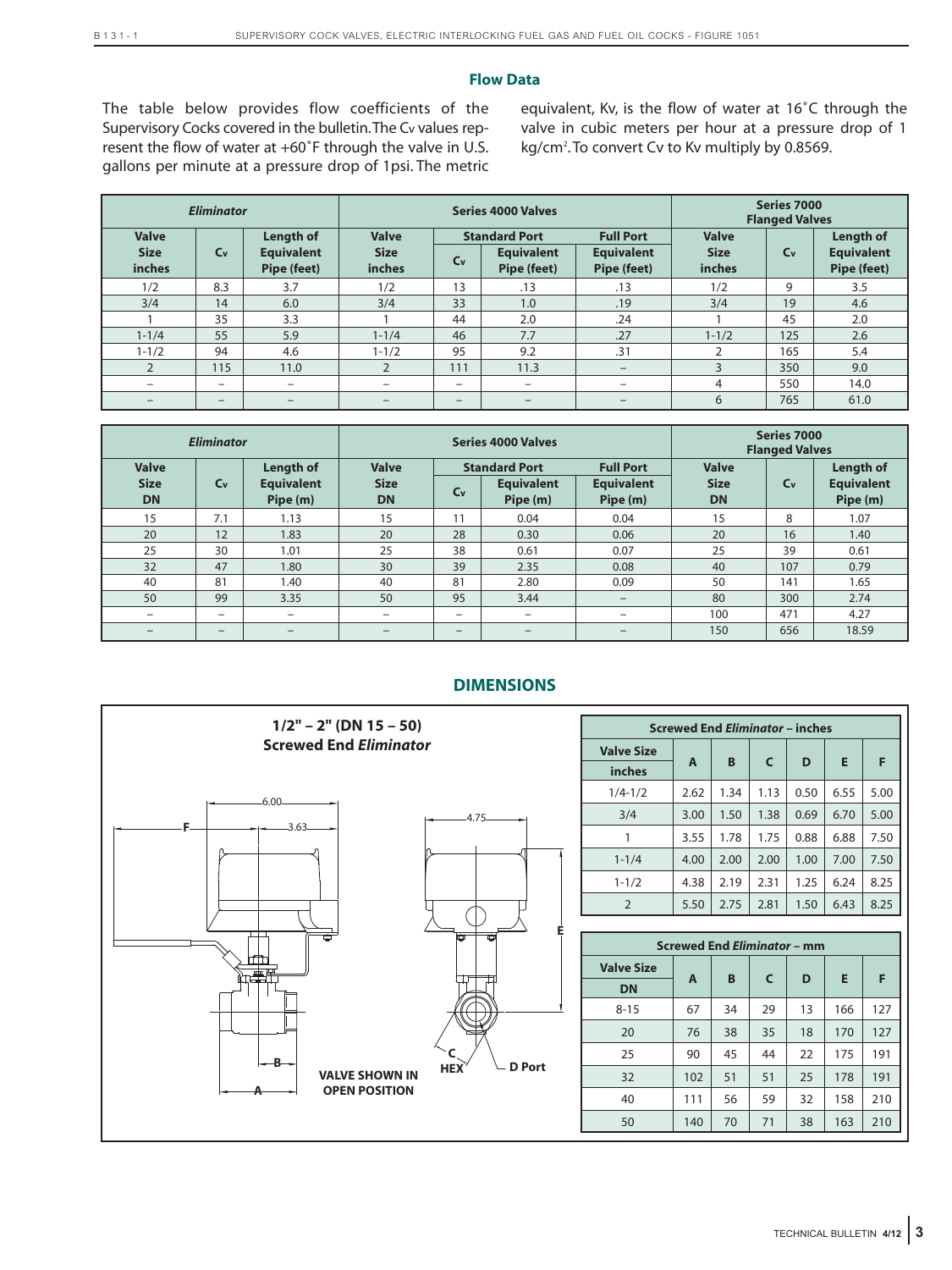# **DIMENSIONS**



| <b>Screwed End Series 4000 - inches</b> |      |                  |      |      |      |  |  |  |  |  |
|-----------------------------------------|------|------------------|------|------|------|--|--|--|--|--|
| <b>Valve Size</b><br>inches             | A    | B                | C    | D    | E    |  |  |  |  |  |
| <b>REDUCED PORT</b>                     |      |                  |      |      |      |  |  |  |  |  |
| 1/2                                     | 2.59 | 1.29             | 0.50 | 6.55 | 5.00 |  |  |  |  |  |
| 3/4                                     | 3.01 | 1.50             | 0.69 | 6.70 | 5.00 |  |  |  |  |  |
| 1                                       | 3.69 | 1.85             | 0.88 | 6.88 | 7.50 |  |  |  |  |  |
| $1 - 1/4$                               | 4.22 | 2.11             | 1.00 | 7.00 | 7.50 |  |  |  |  |  |
| $1 - 1/2$                               | 4.58 | 2.29             | 1.25 | 6.24 | 8.25 |  |  |  |  |  |
| $\overline{2}$                          | 5.11 | 2.55             | 1.50 | 6.43 | 8.25 |  |  |  |  |  |
|                                         |      | <b>FULL PORT</b> |      |      |      |  |  |  |  |  |
| 1/2                                     | 2.59 | 1.29             | 0.50 | 6.55 | 5.00 |  |  |  |  |  |
| 3/4                                     | 3.69 | 1.85             | 0.88 | 6.88 | 7.50 |  |  |  |  |  |
| 1                                       | 4.22 | 2.11             | 1.00 | 7.00 | 7.50 |  |  |  |  |  |
| $1 - 1/4$                               | 4.58 | 2.29             | 1.25 | 6.24 | 8.25 |  |  |  |  |  |
| $1 - 1/2$                               | 5.11 | 2.55             | 1.50 | 6.43 | 8.25 |  |  |  |  |  |

| Screwed End Series 4000 - mm   |     |                  |    |     |     |  |  |  |  |
|--------------------------------|-----|------------------|----|-----|-----|--|--|--|--|
| <b>Valve Size</b><br><b>DN</b> | A   | B                | C  | D   | E   |  |  |  |  |
| <b>REDUCED PORT</b>            |     |                  |    |     |     |  |  |  |  |
| 15                             | 66  | 33               | 13 | 166 | 127 |  |  |  |  |
| 20                             | 76  | 38               | 18 | 170 | 127 |  |  |  |  |
| 25                             | 94  | 47               | 22 | 175 | 191 |  |  |  |  |
| 32                             | 107 | 54               | 25 | 178 | 191 |  |  |  |  |
| 40                             | 116 | 58               | 32 | 158 | 210 |  |  |  |  |
| 50                             | 130 | 65               | 38 | 163 | 210 |  |  |  |  |
|                                |     | <b>FULL PORT</b> |    |     |     |  |  |  |  |
| 15                             | 66  | 33               | 13 | 166 | 127 |  |  |  |  |
| 20                             | 94  | 47               | 22 | 170 | 191 |  |  |  |  |
| 25                             | 107 | 54               | 25 | 175 | 191 |  |  |  |  |
| 32                             | 116 | 58               | 32 | 158 | 210 |  |  |  |  |
| 40                             | 130 | 65               | 38 | 163 | 210 |  |  |  |  |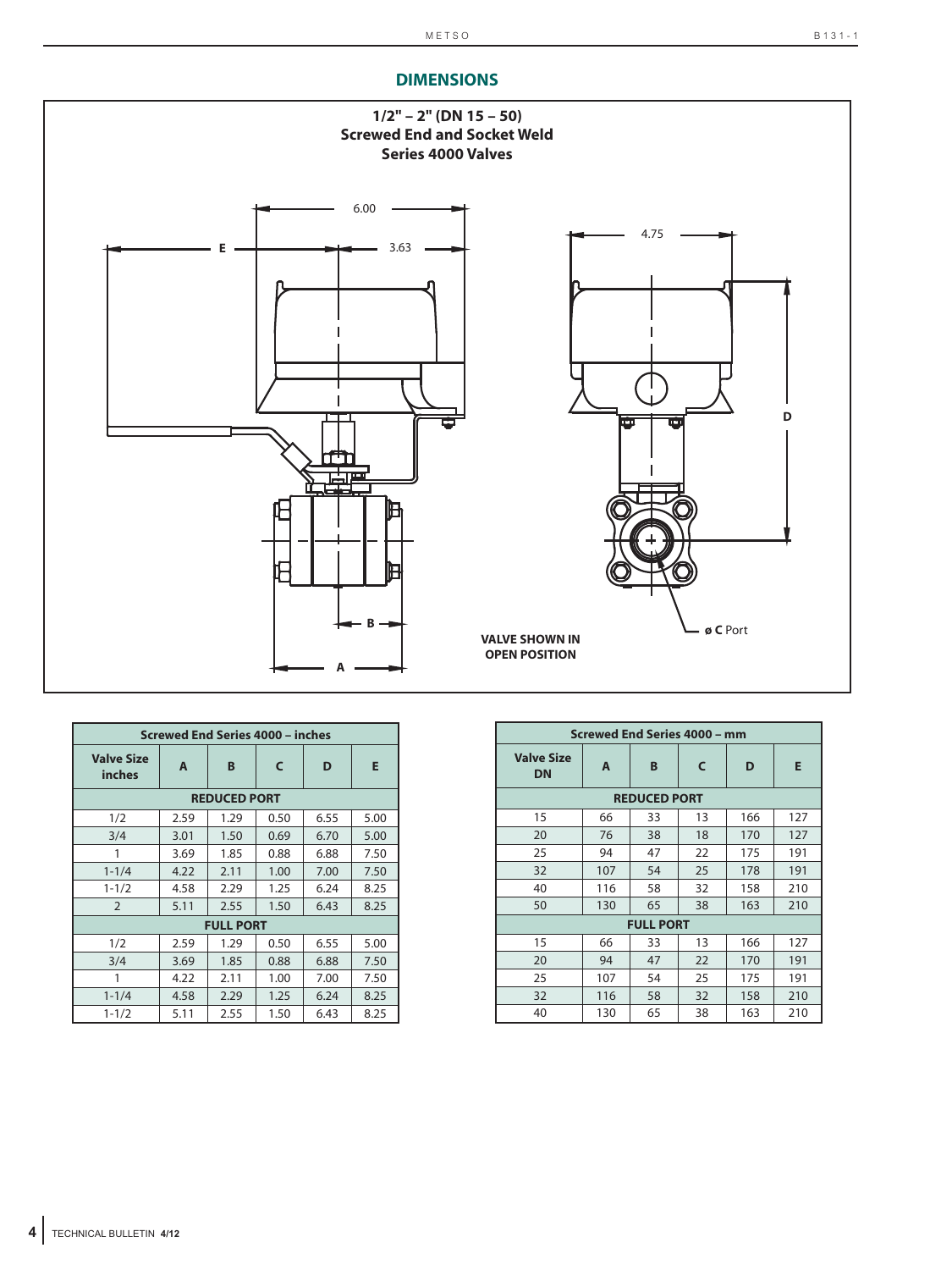



| ANSI CLASS 150, FLANGED - inches |                                  |                |      |      |      |      |       |  |
|----------------------------------|----------------------------------|----------------|------|------|------|------|-------|--|
| <b>Valve Size</b><br>inches      | A                                | B              | C    |      |      | D    | Е     |  |
| 3                                | 8.00                             | 3.75           | 14.0 |      |      | 2.31 | 10.05 |  |
| $\overline{4}$                   | 9.00                             | 4.00           |      | 14.0 |      | 3.00 | 10.54 |  |
| 6                                | 10.50                            | 6.75           | 19.9 |      |      | 4.00 | 12.50 |  |
|                                  | ANSI CLASS 300, FLANGED - inches |                |      |      |      |      |       |  |
| <b>Valve Size</b><br>inches      | A <sub>1</sub>                   | A <sub>2</sub> | B    |      | C    | D    | Е     |  |
| 3                                | 11.12                            | 8.00           | 3.75 |      | 14.0 | 2.31 | 10.05 |  |
| 4                                | 12.00                            | 9.00           | 4.00 |      | 14.0 | 3.00 | 11.68 |  |
|                                  |                                  |                |      |      |      |      |       |  |

| ANSI CLASS 150, FLANGED - mm   |                              |                |              |     |     |     |  |  |
|--------------------------------|------------------------------|----------------|--------------|-----|-----|-----|--|--|
| <b>Valve Size</b><br><b>DN</b> | A                            | В              | $\mathsf{C}$ |     | D   | Е   |  |  |
| 80                             | 200                          | 94<br>350      |              |     | 58  | 252 |  |  |
| 100                            | 225                          | 100            | 350          |     | 75  | 264 |  |  |
| 150                            | 263                          | 169            | 498          |     | 100 | 313 |  |  |
|                                | ANSI CLASS 300, FLANGED - mm |                |              |     |     |     |  |  |
| <b>Valve Size</b><br><b>DN</b> | A <sub>1</sub>               | A <sub>2</sub> | B            | C   | D   | E   |  |  |
| 80                             | 278                          | 200            | 94           | 350 | 58  | 252 |  |  |
| 100                            | 300                          | 225            | 100          | 350 | 75  | 292 |  |  |

## **DIMENSIONS**